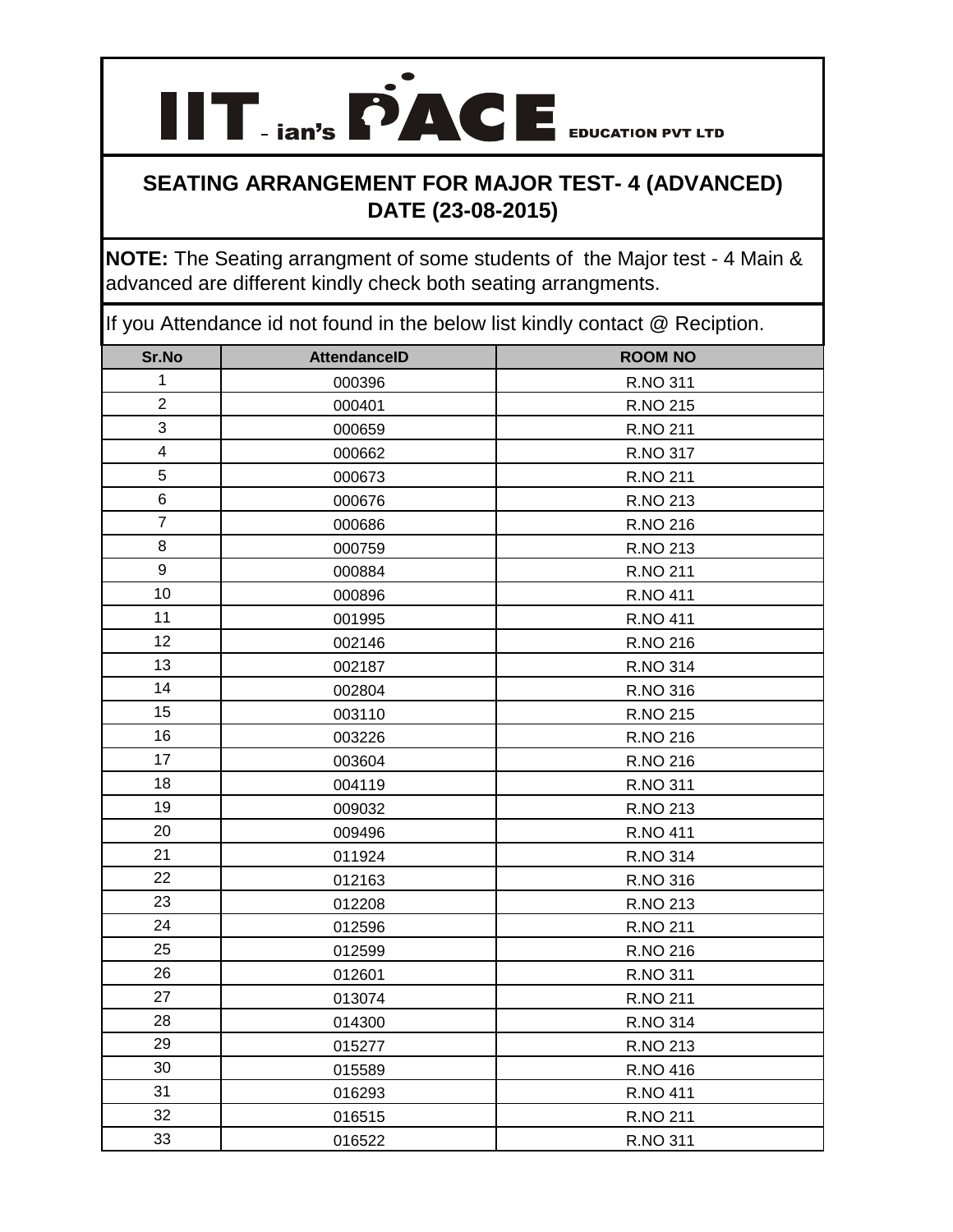**IIT ian's PACE** EDUCATION PVT LTD

**NOTE:** The Seating arrangment of some students of the Major test - 4 Main & advanced are different kindly check both seating arrangments.

| Sr.No | <b>AttendanceID</b> | <b>ROOM NO</b>  |
|-------|---------------------|-----------------|
| 34    | 016530              | R.NO 216        |
| 35    | 016536              | R.NO 416        |
| 36    | 016546              | R.NO 211        |
| 37    | 016547              | R.NO 416        |
| 38    | 016564              | R.NO 211        |
| 39    | 016571              | R.NO 311        |
| 40    | 016600              | <b>R.NO 411</b> |
| 41    | 016610              | R.NO 314        |
| 42    | 016624              | R.NO 213        |
| 43    | 016627              | R.NO 314        |
| 44    | 016640              | R.NO 311        |
| 45    | 016643              | R.NO 317        |
| 46    | 016660              | R.NO 311        |
| 47    | 016670              | R.NO 416        |
| 48    | 016674              | R.NO 211        |
| 49    | 016678              | R.NO 215        |
| 50    | 016691              | R.NO 411        |
| 51    | 016699              | <b>LIB</b>      |
| 52    | 016712              | R.NO 311        |
| 53    | 016718              | R.NO 416        |
| 54    | 016724              | R.NO 311        |
| 55    | 016725              | R.NO 211        |
| 56    | 016728              | R.NO 311        |
| 57    | 016742              | LIB             |
| 58    | 016745              | R.NO 316        |
| 59    | 016757              | R.NO 316        |
| 60    | 016758              | R.NO 316        |
| 61    | 016766              | R.NO 213        |
| 62    | 016780              | R.NO 215        |
| 63    | 016801              | R.NO 314        |
| 64    | 016821              | R.NO 215        |
| 65    | 016824              | R.NO 416        |
| 66    | 016826              | R.NO 216        |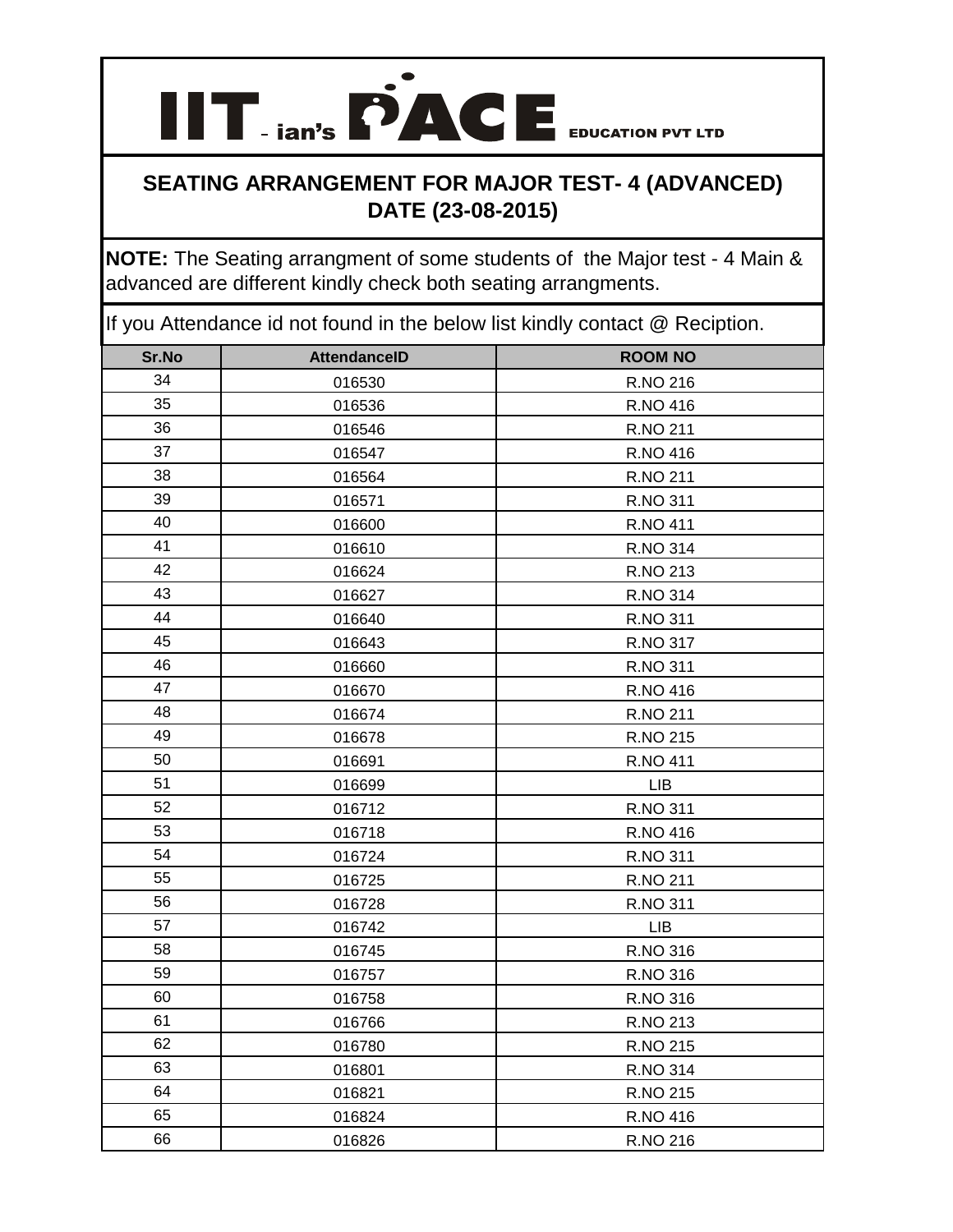**IIT ian's PACE** EDUCATION PVT LTD

**NOTE:** The Seating arrangment of some students of the Major test - 4 Main & advanced are different kindly check both seating arrangments.

| Sr.No | <b>AttendanceID</b> | <b>ROOM NO</b>  |
|-------|---------------------|-----------------|
| 67    | 016829              | R.NO 314        |
| 68    | 016835              | R.NO 416        |
| 69    | 016846              | R.NO 411        |
| 70    | 016849              | R.NO 314        |
| 71    | 016850              | R.NO 213        |
| 72    | 016874              | R.NO 211        |
| 73    | 016875              | R.NO 215        |
| 74    | 016889              | <b>LIB</b>      |
| 75    | 016897              | R.NO 411        |
| 76    | 016900              | R.NO 411        |
| 77    | 016907              | R.NO 213        |
| 78    | 016908              | R.NO 216        |
| 79    | 016911              | R.NO 416        |
| 80    | 016966              | R.NO 416        |
| 81    | 016987              | R.NO 215        |
| 82    | 017273              | R.NO 311        |
| 83    | 017353              | R.NO 211        |
| 84    | 017357              | R.NO 215        |
| 85    | 017358              | R.NO 211        |
| 86    | 017361              | R.NO 314        |
| 87    | 017362              | R.NO 213        |
| 88    | 017363              | R.NO 311        |
| 89    | 017398              | R.NO 311        |
| 90    | 017399              | R.NO 411        |
| 91    | 017459              | R.NO 316        |
| 92    | 017463              | <b>R.NO 411</b> |
| 93    | 017499              | R.NO 317        |
| 94    | 017522              | R.NO 314        |
| 95    | 017529              | <b>R.NO 411</b> |
| 96    | 017602              | R.NO 416        |
| 97    | 017616              | R.NO 416        |
| 98    | 017664              | R.NO 215        |
| 99    | 017686              | <b>R.NO 411</b> |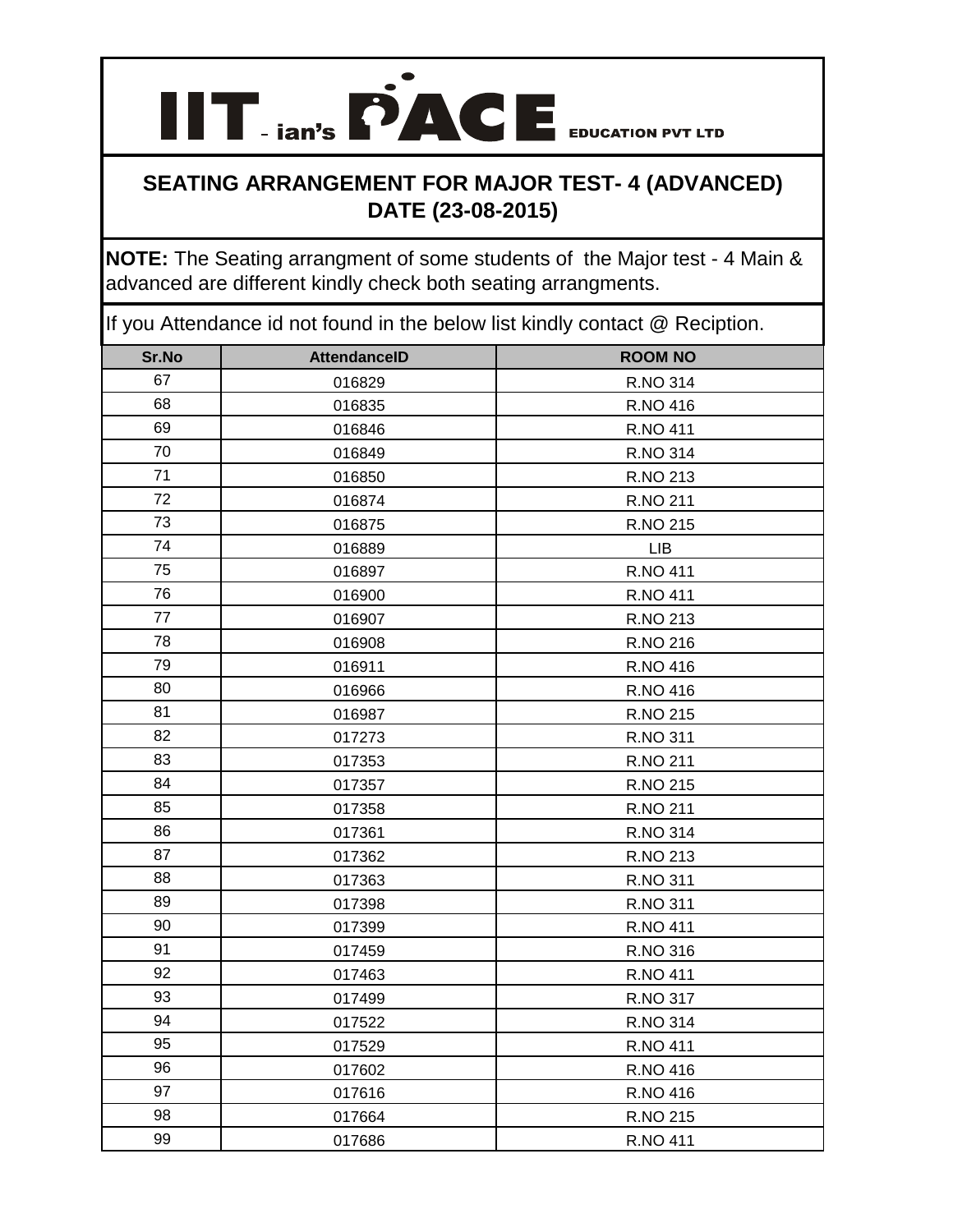**IIT ian's PACE** EDUCATION PVT LTD

**NOTE:** The Seating arrangment of some students of the Major test - 4 Main & advanced are different kindly check both seating arrangments.

| Sr.No | <b>AttendanceID</b> | <b>ROOM NO</b>  |
|-------|---------------------|-----------------|
| 100   | 017706              | R.NO 316        |
| 101   | 017711              | R.NO 316        |
| 102   | 017738              | R.NO 211        |
| 103   | 017741              | R.NO 211        |
| 104   | 017767              | R.NO 314        |
| 105   | 017807              | R.NO 316        |
| 106   | 017862              | R.NO 215        |
| 107   | 017904              | R.NO 411        |
| 108   | 017942              | R.NO 213        |
| 109   | 017947              | R.NO 416        |
| 110   | 017948              | R.NO 316        |
| 111   | 017960              | <b>LIB</b>      |
| 112   | 017995              | R.NO 311        |
| 113   | 018004              | R.NO 213        |
| 114   | 018015              | R.NO 216        |
| 115   | 018017              | R.NO 213        |
| 116   | 018025              | R.NO 311        |
| 117   | 018032              | R.NO 211        |
| 118   | 018034              | R.NO 211        |
| 119   | 018043              | R.NO 314        |
| 120   | 018044              | R.NO 316        |
| 121   | 018056              | <b>LIB</b>      |
| 122   | 018060              | R.NO 213        |
| 123   | 018061              | R.NO 215        |
| 124   | 018073              | R.NO 416        |
| 125   | 018077              | R.NO 216        |
| 126   | 018080              | R.NO 213        |
| 127   | 018107              | <b>R.NO 411</b> |
| 128   | 018116              | R.NO 213        |
| 129   | 018118              | R.NO 215        |
| 130   | 018132              | R.NO 311        |
| 131   | 018136              | R.NO 314        |
| 132   | 018148              | R.NO 316        |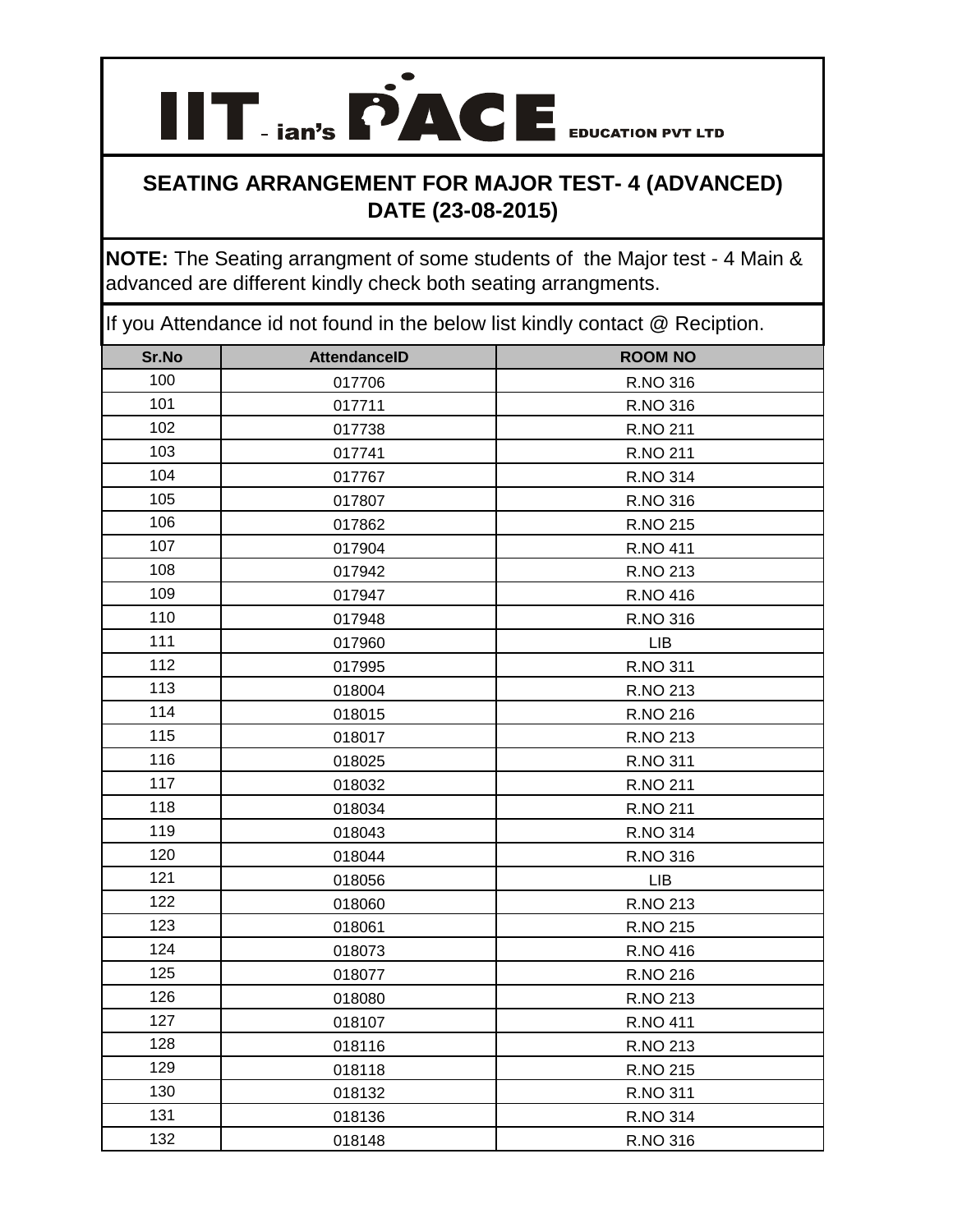**IIT ian's PACE** EDUCATION PVT LTD

**NOTE:** The Seating arrangment of some students of the Major test - 4 Main & advanced are different kindly check both seating arrangments.

| Sr.No | <b>AttendanceID</b> | <b>ROOM NO</b> |
|-------|---------------------|----------------|
| 133   | 018156              | R.NO 213       |
| 134   | 018161              | R.NO 416       |
| 135   | 018178              | R.NO 314       |
| 136   | 018189              | R.NO 316       |
| 137   | 018193              | R.NO 411       |
| 138   | 018195              | R.NO 216       |
| 139   | 018200              | R.NO 411       |
| 140   | 018208              | R.NO 311       |
| 141   | 018210              | R.NO 416       |
| 142   | 018213              | R.NO 216       |
| 143   | 018222              | R.NO 213       |
| 144   | 018233              | R.NO 316       |
| 145   | 018249              | R.NO 213       |
| 146   | 018255              | R.NO 314       |
| 147   | 018263              | R.NO 213       |
| 148   | 018272              | R.NO 216       |
| 149   | 018275              | R.NO 314       |
| 150   | 018288              | R.NO 416       |
| 151   | 018305              | LIB            |
| 152   | 018310              | R.NO 213       |
| 153   | 018315              | R.NO 314       |
| 154   | 018318              | R.NO 215       |
| 155   | 018319              | R.NO 216       |
| 156   | 018321              | R.NO 411       |
| 157   | 018328              | R.NO 211       |
| 158   | 018336              | R.NO 215       |
| 159   | 018341              | R.NO 316       |
| 160   | 018346              | R.NO 411       |
| 161   | 018351              | <b>LIB</b>     |
| 162   | 018355              | R.NO 416       |
| 163   | 018358              | R.NO 311       |
| 164   | 018362              | R.NO 411       |
| 165   | 018363              | R.NO 316       |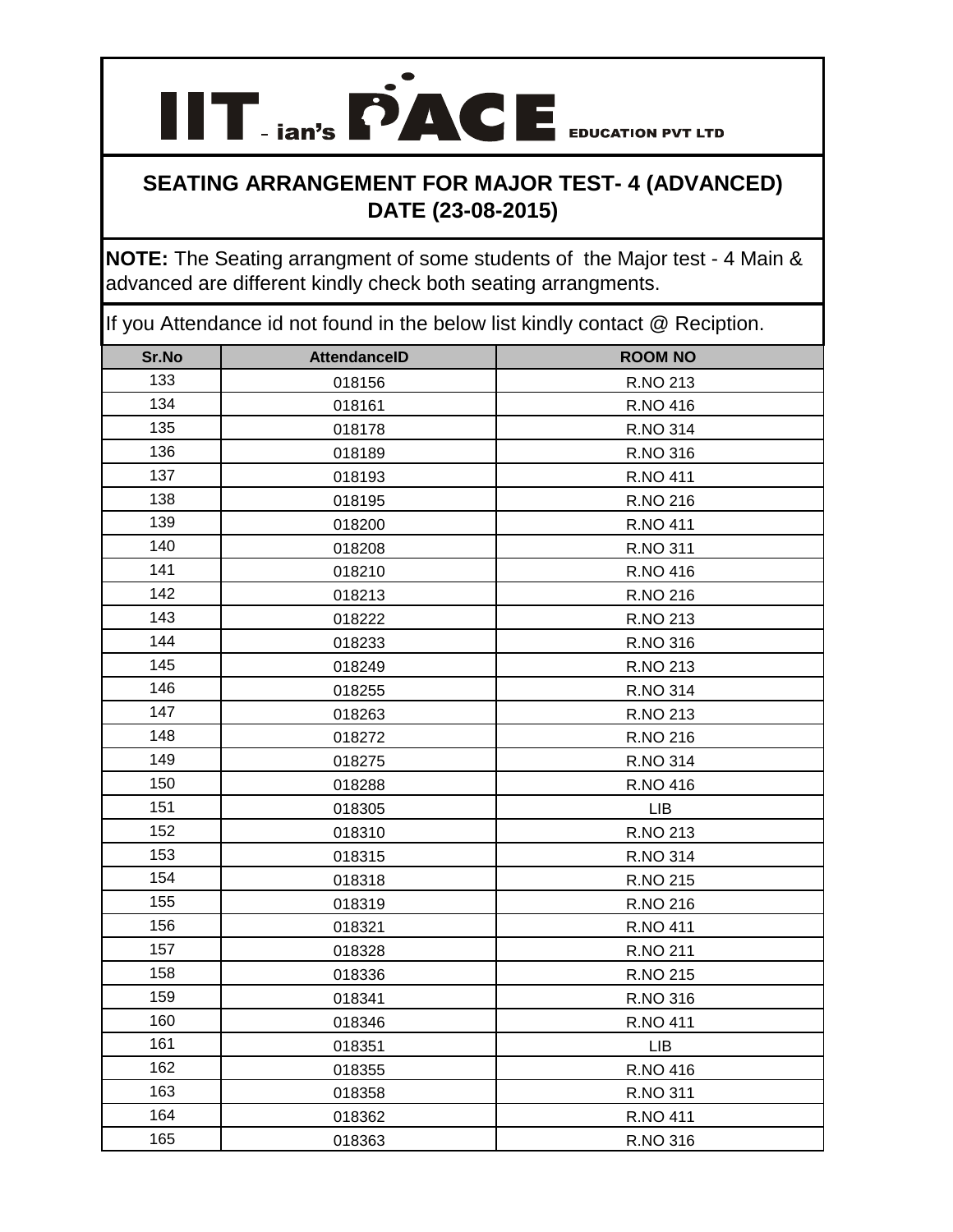**IIT ian's PACE** EDUCATION PVT LTD

**NOTE:** The Seating arrangment of some students of the Major test - 4 Main & advanced are different kindly check both seating arrangments.

| Sr.No | <b>AttendanceID</b> | <b>ROOM NO</b> |
|-------|---------------------|----------------|
| 166   | 018365              | R.NO 411       |
| 167   | 018371              | R.NO 213       |
| 168   | 018372              | R.NO 215       |
| 169   | 018374              | R.NO 216       |
| 170   | 018377              | R.NO 211       |
| 171   | 018412              | R.NO 316       |
| 172   | 018425              | R.NO 316       |
| 173   | 018432              | R.NO 317       |
| 174   | 018435              | R.NO 213       |
| 175   | 018441              | R.NO 215       |
| 176   | 018442              | R.NO 211       |
| 177   | 018443              | R.NO 213       |
| 178   | 018449              | R.NO 213       |
| 179   | 018453              | R.NO 316       |
| 180   | 018456              | R.NO 211       |
| 181   | 018483              | R.NO 314       |
| 182   | 018496              | R.NO 317       |
| 183   | 018512              | R.NO 216       |
| 184   | 018515              | R.NO 215       |
| 185   | 018518              | R.NO 211       |
| 186   | 018520              | R.NO 211       |
| 187   | 018532              | R.NO 215       |
| 188   | 018533              | R.NO 416       |
| 189   | 018543              | R.NO 215       |
| 190   | 018547              | R.NO 311       |
| 191   | 018555              | R.NO 317       |
| 192   | 018560              | R.NO 416       |
| 193   | 018561              | R.NO 216       |
| 194   | 018565              | R.NO 316       |
| 195   | 018570              | R.NO 316       |
| 196   | 018572              | R.NO 216       |
| 197   | 018585              | R.NO 213       |
| 198   | 018586              | R.NO 416       |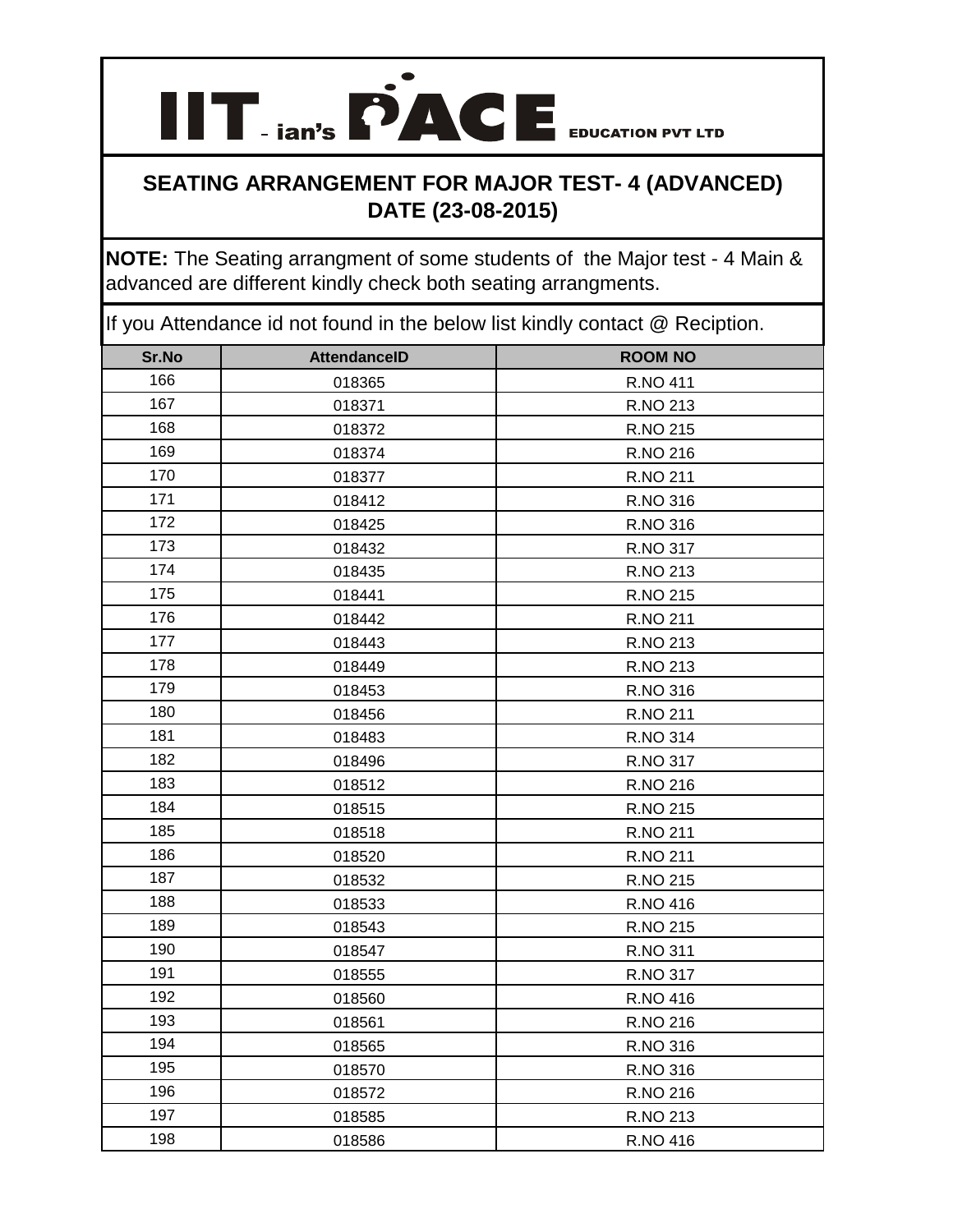**IIT ian's PACE** EDUCATION PVT LTD

**NOTE:** The Seating arrangment of some students of the Major test - 4 Main & advanced are different kindly check both seating arrangments.

| Sr.No | <b>AttendanceID</b> | <b>ROOM NO</b> |
|-------|---------------------|----------------|
| 199   | 018599              | R.NO 316       |
| 200   | 018600              | R.NO 211       |
| 201   | 018601              | R.NO 215       |
| 202   | 018610              | R.NO 314       |
| 203   | 018611              | R.NO 213       |
| 204   | 018613              | R.NO 211       |
| 205   | 018638              | R.NO 416       |
| 206   | 018644              | R.NO 314       |
| 207   | 018648              | R.NO 316       |
| 208   | 018665              | R.NO 213       |
| 209   | 018667              | R.NO 215       |
| 210   | 018682              | R.NO 211       |
| 211   | 018686              | R.NO 416       |
| 212   | 018690              | <b>LIB</b>     |
| 213   | 018694              | R.NO 211       |
| 214   | 018702              | R.NO 213       |
| 215   | 018711              | LIB            |
| 216   | 018716              | R.NO 316       |
| 217   | 018722              | R.NO 216       |
| 218   | 018725              | R.NO 316       |
| 219   | 018726              | R.NO 416       |
| 220   | 018728              | R.NO 311       |
| 221   | 018729              | R.NO 211       |
| 222   | 018731              | R.NO 213       |
| 223   | 018732              | R.NO 216       |
| 224   | 018734              | R.NO 317       |
| 225   | 018735              | R.NO 213       |
| 226   | 018736              | R.NO 316       |
| 227   | 018739              | R.NO 215       |
| 228   | 018747              | R.NO 213       |
| 229   | 018753              | R.NO 316       |
| 230   | 018756              | R.NO 213       |
| 231   | 018757              | R.NO 311       |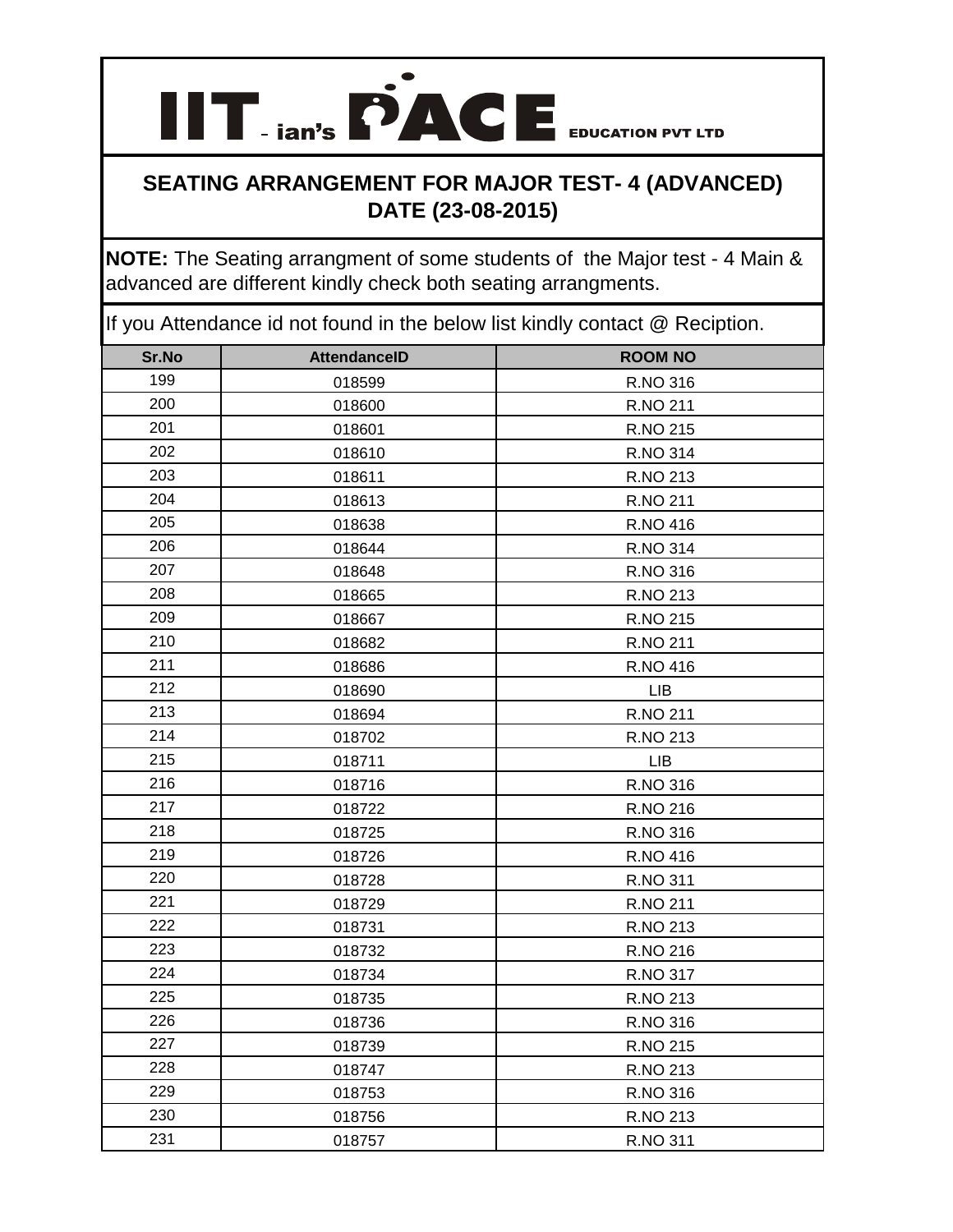**IIT ian's PACE** EDUCATION PVT LTD

**NOTE:** The Seating arrangment of some students of the Major test - 4 Main & advanced are different kindly check both seating arrangments.

| Sr.No | <b>AttendanceID</b> | <b>ROOM NO</b>  |
|-------|---------------------|-----------------|
| 232   | 018773              | <b>LIB</b>      |
| 233   | 018776              | R.NO 314        |
| 234   | 018780              | R.NO 314        |
| 235   | 018781              | R.NO 211        |
| 236   | 018785              | R.NO 416        |
| 237   | 018804              | R.NO 215        |
| 238   | 018811              | R.NO 314        |
| 239   | 018834              | R.NO 215        |
| 240   | 018835              | R.NO 314        |
| 241   | 018836              | R.NO 215        |
| 242   | 018889              | <b>R.NO 411</b> |
| 243   | 018913              | R.NO 211        |
| 244   | 018919              | R.NO 215        |
| 245   | 018927              | R.NO 213        |
| 246   | 018931              | R.NO 311        |
| 247   | 018935              | <b>LIB</b>      |
| 248   | 018994              | R.NO 411        |
| 249   | 018997              | R.NO 216        |
| 250   | 019001              | R.NO 311        |
| 251   | 019009              | R.NO 314        |
| 252   | 019025              | R.NO 317        |
| 253   | 019027              | <b>LIB</b>      |
| 254   | 019028              | R.NO 211        |
| 255   | 019031              | R.NO 213        |
| 256   | 019048              | R.NO 213        |
| 257   | 019051              | R.NO 411        |
| 258   | 019085              | <b>LIB</b>      |
| 259   | 019102              | R.NO 416        |
| 260   | 019105              | R.NO 311        |
| 261   | 019118              | R.NO 211        |
| 262   | 019119              | R.NO 215        |
| 263   | 019127              | LIB             |
| 264   | 019139              | <b>R.NO 411</b> |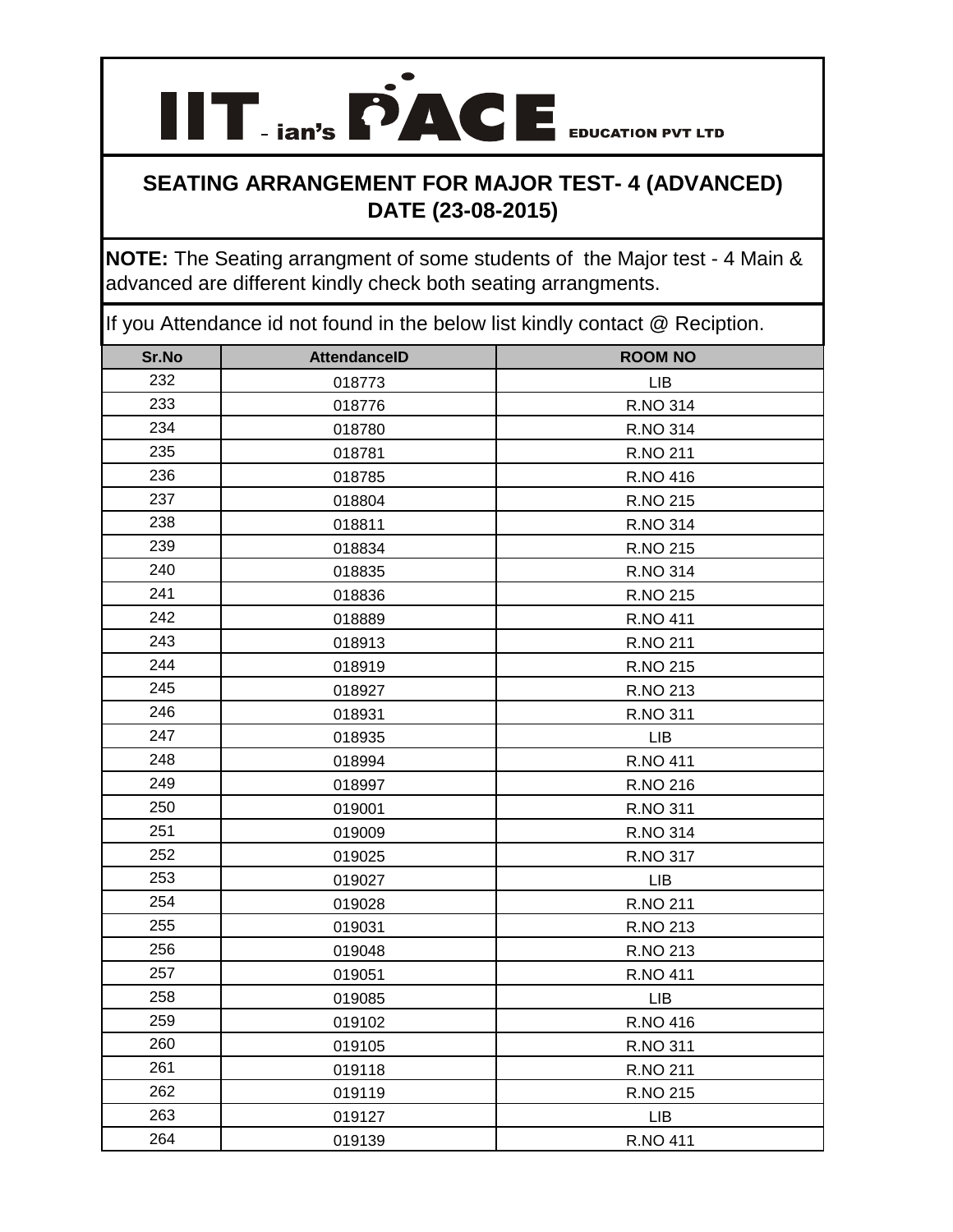**NOTE:** The Seating arrangment of some students of the Major test - 4 Main & advanced are different kindly check both seating arrangments.

| Sr.No            | <b>AttendanceID</b> | <b>ROOM NO</b>          |
|------------------|---------------------|-------------------------|
| 265              | 019164              | R.NO 317                |
| 266              | 019172              | R.NO 211                |
| 267              | 019176              | R.NO 416                |
| 268              | 019182              | R.NO 216                |
| 269              | 019203              | $RNO$ 216               |
| 270              | 019204              | <b>LIB</b>              |
| 271              | 019261              | R.NO 416                |
| $\overline{272}$ | 019314              | R.NO 311                |
| 273              | 019318              | <b>R.NO 416</b>         |
| $\overline{274}$ | 019319              | R.NO 314                |
| 275              | 019320              | R.NO 213                |
| 276              | 019322              | R.NO 314                |
| $\overline{277}$ | 019325              | R.NO 416                |
| 278              | 019330              | <b>R.NO 416</b>         |
| 279              | 019366              | <b>R.NO 211</b>         |
| 280              | 019399              | R.NO 316                |
| 281              | 019494              | <b>R.NO 314</b>         |
| 282              | 019556              | R.NO 216                |
| 283              | 019579              | R.NO 216                |
| 284              | 019591              | R.NO 317                |
| 285              | 019643              | R.NO 314                |
| 286              | 019674              | R.NO 213                |
| 287              | 019736              | R.NO 311                |
| 288              | 019746              | R.NO 215                |
| 289              | 019760              | R.NO 311                |
| 290              | 019776              | R.NO 316                |
| 291              | 019792              | <b>LIB</b>              |
| 292              | 019801              | R.NO 213                |
| 293              | 019808              | <b>LIB</b>              |
| 294              | 019809              | R.NO 317                |
| 295              | 019813              | R.NO 416                |
| 296              | 019835              | R.NO 317                |
| 297              | 019919              | $\overline{R}$ . NO 416 |
| 298              | 019933              | R.NO 316                |
| 299              | 019941              | R.NO 311                |
| 300              | 019943              | R.NO 416                |
| 301              | 019975              | <b>R.NO 416</b>         |
| 302              | 019990              | R.NO 216                |
| $\overline{303}$ | 020047              | R.NO 216                |
| 304              | 020063              | <b>R.NO 317</b>         |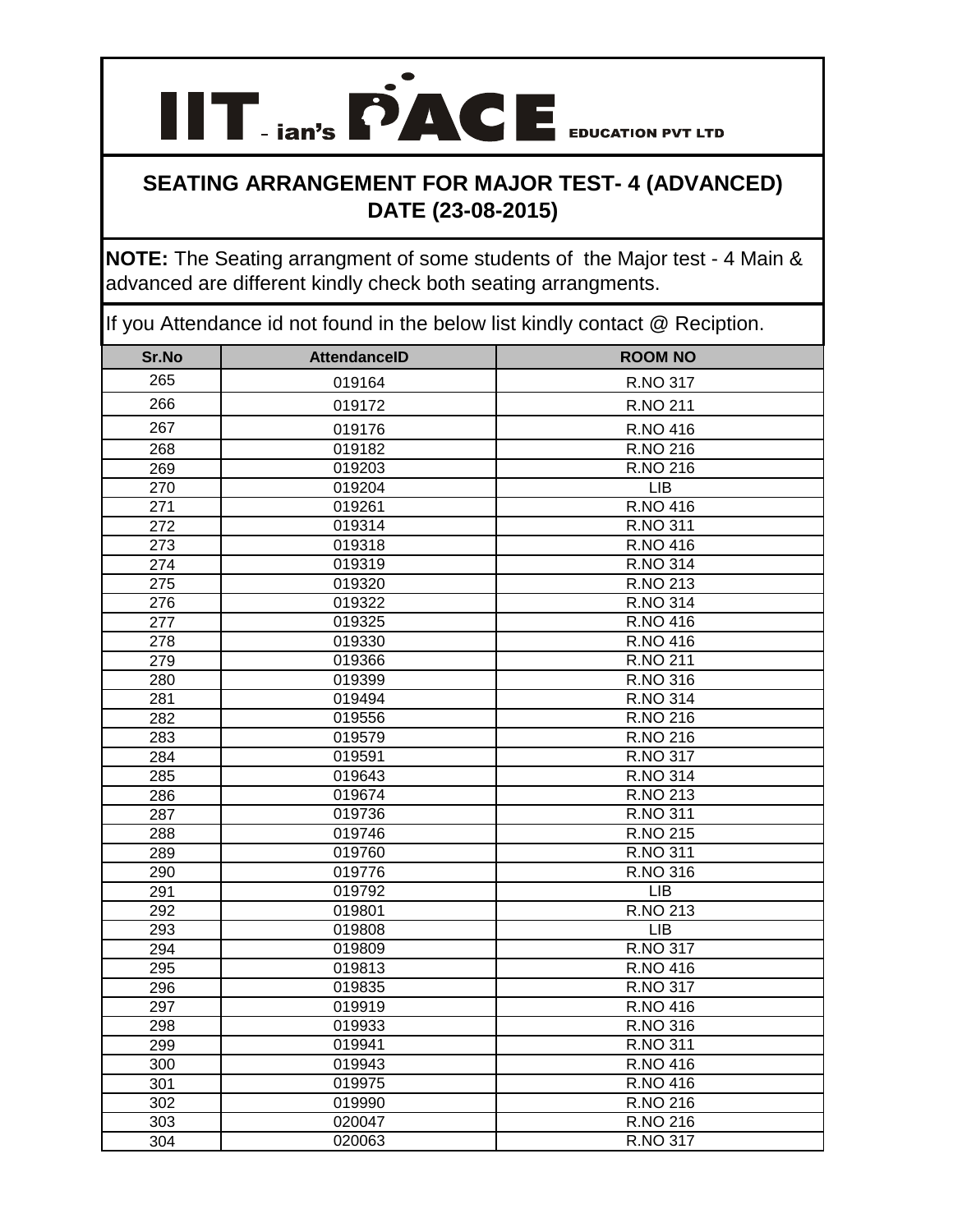**NOTE:** The Seating arrangment of some students of the Major test - 4 Main & advanced are different kindly check both seating arrangments.

| Sr.No            | <b>AttendanceID</b> | <b>ROOM NO</b>  |
|------------------|---------------------|-----------------|
| 305              | 020064              | R.NO 314        |
| 306              | 020083              | <b>R.NO 411</b> |
| 307              | 020092              | R.NO 211        |
| 308              | 020098              | R.NO 213        |
| 309              | 020107              | R.NO 216        |
| $\overline{310}$ | 020115              | R.NO 215        |
| $\overline{311}$ | 020132              | <b>R.NO 216</b> |
| 312              | 020133              | <b>R.NO 411</b> |
| 313              | 020135              | R.NO 316        |
| 314              | 020141              | <b>R.NO 314</b> |
| $\overline{315}$ | 020142              | <b>R.NO 317</b> |
| 316              | 020151              | R.NO 416        |
| 317              | 020204              | R.NO 416        |
| 318              | 020223              | <b>R.NO 314</b> |
| 319              | 020225              | R.NO 311        |
| 320              | 020231              | <b>R.NO 213</b> |
| 321              | 020251              | <b>R.NO 416</b> |
| 322              | 020252              | R.NO 311        |
| 323              | 020273              | R.NO 311        |
| 324              | 020278              | <b>R.NO 411</b> |
| 325              | 020279              | <b>R.NO 211</b> |
| 326              | 020302              | R.NO 314        |
| 327              | 020341              | R.NO 314        |
| 328              | 020359              | R.NO 216        |
| 329              | 020367              | R.NO 213        |
| 330              | 020407              | R.NO 316        |
| 331              | 020410              | R.NO 216        |
| 332              | 020419              | <b>R.NO 317</b> |
| 333              | 020452              | <b>R.NO 314</b> |
| 334              | 020459              | R.NO 215        |
| 335              | 020460              | R.NO 311        |
| 336              | 020529              | R.NO 213        |
| 337              | 020568              | <b>R.NO 416</b> |
| 338              | 020611              | <b>LIB</b>      |
| 339              | 020623              | <b>R.NO 411</b> |
| 340              | 020653              | <b>R.NO 215</b> |
| 341              | 020693              | <b>R.NO 316</b> |
| $\overline{342}$ | 020782              | <b>R.NO 314</b> |
| 343              | 020867              | R.NO 311        |
| 344              | 020870              | <b>R.NO 416</b> |
| 345              | 020883              | <b>R.NO 416</b> |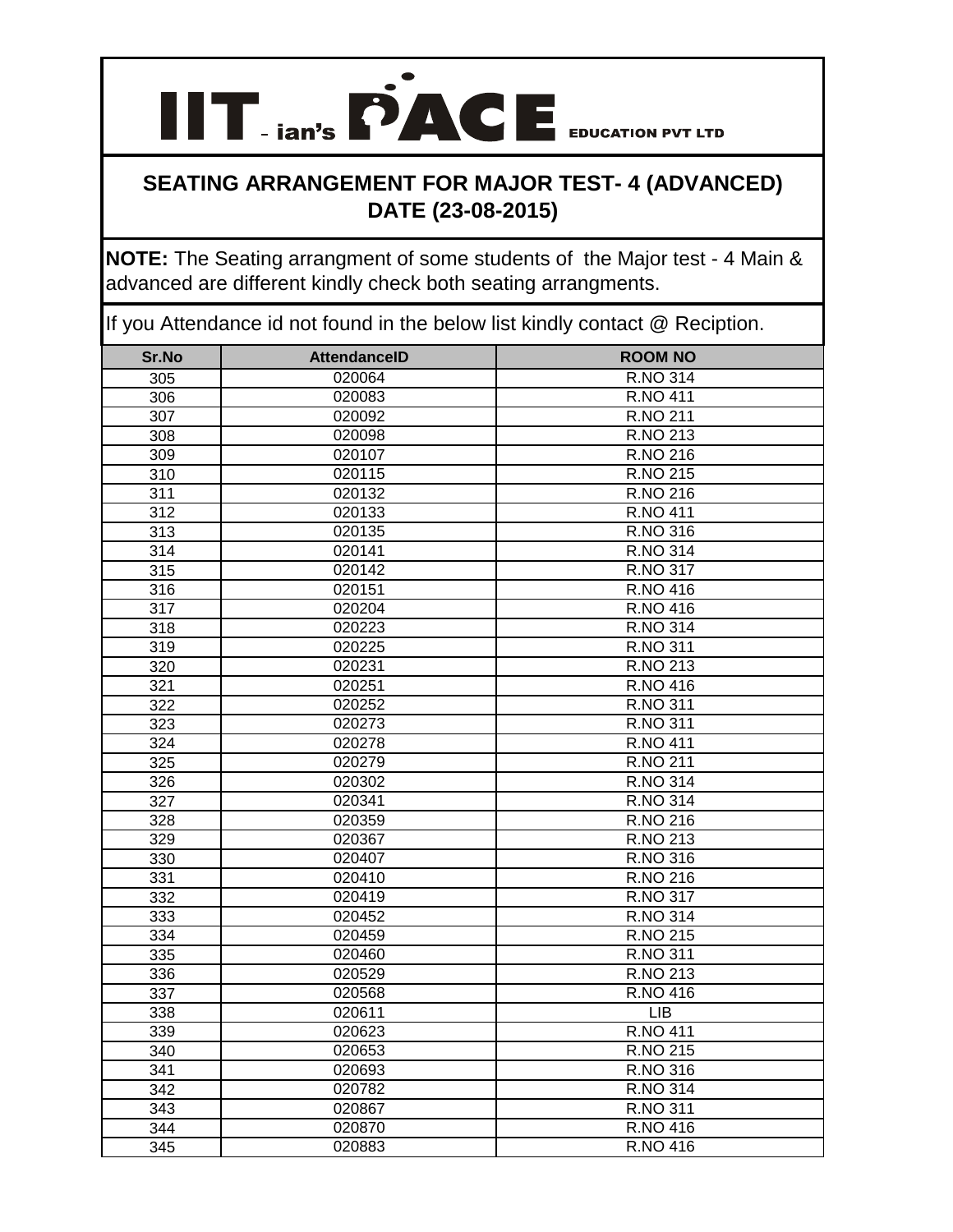**NOTE:** The Seating arrangment of some students of the Major test - 4 Main & advanced are different kindly check both seating arrangments.

| Sr.No | <b>AttendanceID</b> | <b>ROOM NO</b>         |
|-------|---------------------|------------------------|
| 346   | 020889              | R.NO 316               |
| 347   | 020893              | R.NO 211               |
| 348   | 020922              | R.NO 311               |
| 349   | 020930              | <b>LIB</b>             |
| 350   | 020937              | R.NO 311               |
| 351   | 020940              | R.NO 211               |
| 352   | 020961              | R.NO 216               |
| 353   | 020962              | R.NO 316               |
| 354   | 020981              | R.NO 311               |
| 355   | 020988              | <b>R.NO 411</b>        |
| 356   | 021001              | R.NO 316               |
| 357   | 021004              | R.NO 211               |
| 358   | 021007              | R.NO 317               |
| 359   | 021010              | R.NO 316               |
| 360   | 021013              | R.NO 215               |
| 361   | 021019              | R.NO 416               |
| 362   | 021032              | R.NO 311               |
| 363   | 021034              | R.NO 215               |
| 364   | 021050              | <b>R.NO 411</b>        |
| 365   | 021054              | R.NO 216               |
| 366   | 021059              | R.NO 216               |
| 367   | 021061              | R.NO 311               |
| 368   | 021065              | R.NO 416               |
| 369   | 021066              | R.NO 311               |
| 370   | 021087              | R.NO 416               |
| 371   | 021108              | R.NO 213               |
| 372   | 021136              | R.NO 416               |
| 373   | 021168              | R.NO 314               |
| 374   | 021177              | $\overline{R}$ .NO 314 |
| 375   | 021262              | R.NO 316               |
| 376   | 021267              | R.NO 311               |
| 377   | 021269              | R.NO 416               |
| 378   | 021271              | R.NO 311               |
| 379   | 021277              | R.NO 314               |
| 380   | 021278              | <b>R.NO 411</b>        |
| 381   | 021287              | R.NO 314               |
| 382   | 021298              | R.NO 213               |
| 383   | 021307              | R.NO 317               |
| 384   | 021309              | R.NO 211               |
| 385   | 021347              | R.NO 213               |
| 386   | 021351              | R.NO 311               |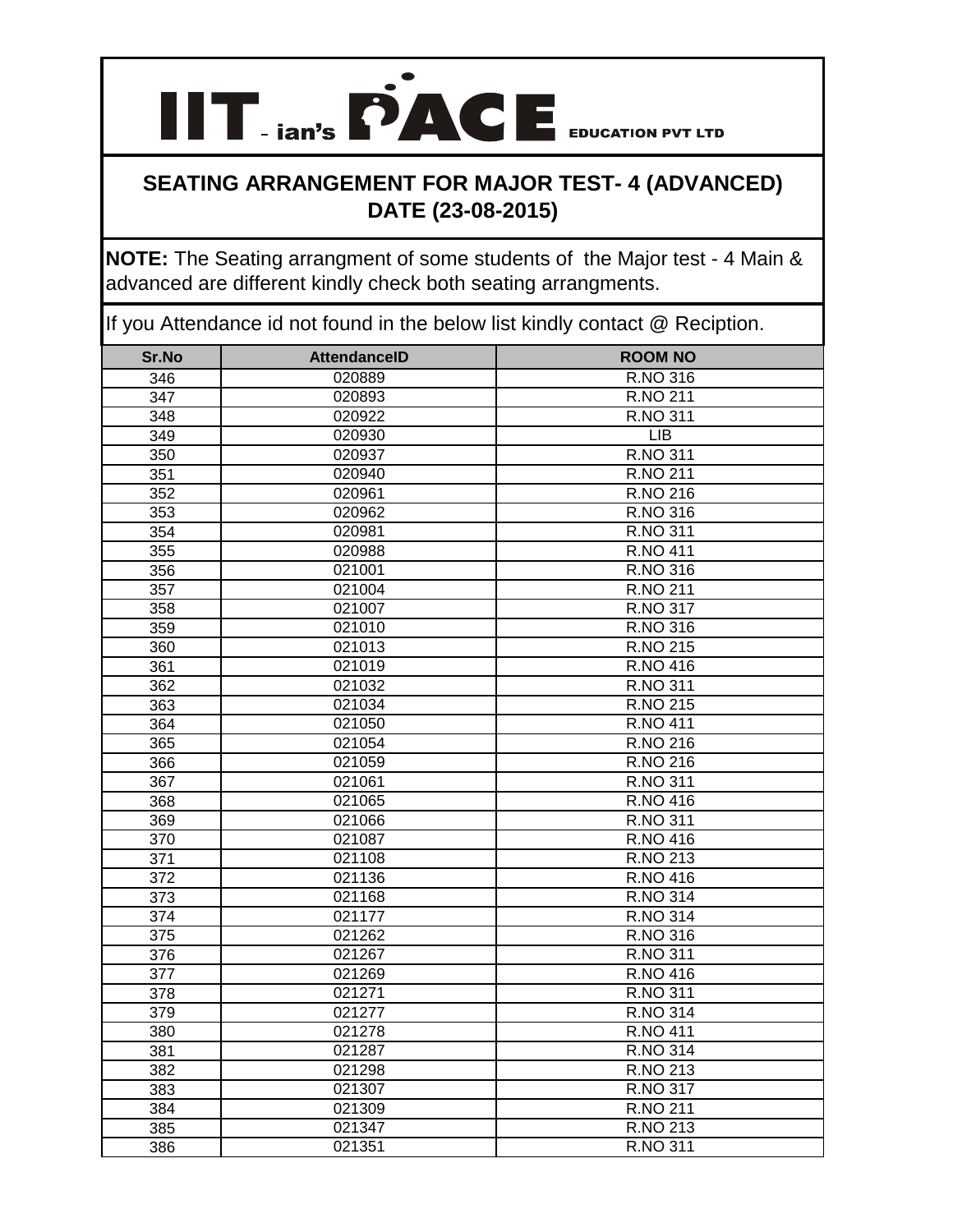# **IIT ian's PACE** EDUCATION PVT LTD

#### **SEATING ARRANGEMENT FOR MAJOR TEST- 4 (ADVANCED) DATE (23-08-2015)**

**NOTE:** The Seating arrangment of some students of the Major test - 4 Main & advanced are different kindly check both seating arrangments.

| Sr.No | <b>AttendanceID</b> | <b>ROOM NO</b>         |
|-------|---------------------|------------------------|
| 387   | 021361              | R.NO 213               |
| 388   | 021363              | R.NO 317               |
| 389   | 021381              | <b>LIB</b>             |
| 390   | 021426              | <b>R.NO 314</b>        |
| 391   | 021472              | <b>R.NO 411</b>        |
| 392   | 021490              | <b>LIB</b>             |
| 393   | 021497              | R.NO 311               |
| 394   | 021519              | R.NO 211               |
| 395   | 021541              | <b>LIB</b>             |
| 396   | 021542              | R.NO 213               |
| 397   | 021543              | R.NO 311               |
| 398   | 021547              | R.NO 211               |
| 399   | 021551              | R.NO 316               |
| 400   | 021555              | R.NO 211               |
| 401   | 021559              | R.NO 316               |
| 402   | 021576              | <b>R.NO 411</b>        |
| 403   | 021592              | R.NO 317               |
| 404   | 021633              | R.NO 211               |
| 405   | 021667              | R.NO 317               |
| 406   | 021670              | $\overline{R}$ .NO 416 |
| 407   | 021680              | <b>R.NO 314</b>        |
| 408   | 021701              | R.NO 213               |
| 409   | 021725              | <b>LIB</b>             |
| 410   | 021754              | R.NO 211               |
| 411   | 021760              | R.NO 416               |
| 412   | 021771              | R.NO 314               |
| 413   | 021773              | <b>LIB</b>             |
| 414   | 021777              | R.NO 211               |
| 415   | 021832              | R.NO 411               |
| 416   | 021864              | R.NO 216               |
| 417   | 021879              | R.NO 216               |
| 418   | 021881              | <b>LIB</b>             |
| 419   | 021906              | R.NO 316               |
| 420   | 021912              | R.NO 215               |
| 421   | 021915              | R.NO 314               |
| 422   | 021920              | R.NO 316               |
| 423   | 021933              | R.NO 314               |
| 424   | 021943              | <b>R.NO 411</b>        |
| 425   | 022003              | <b>R.NO 216</b>        |
| 426   | 022007              | R.NO 215               |
| 427   | 022013              | R.NO 215               |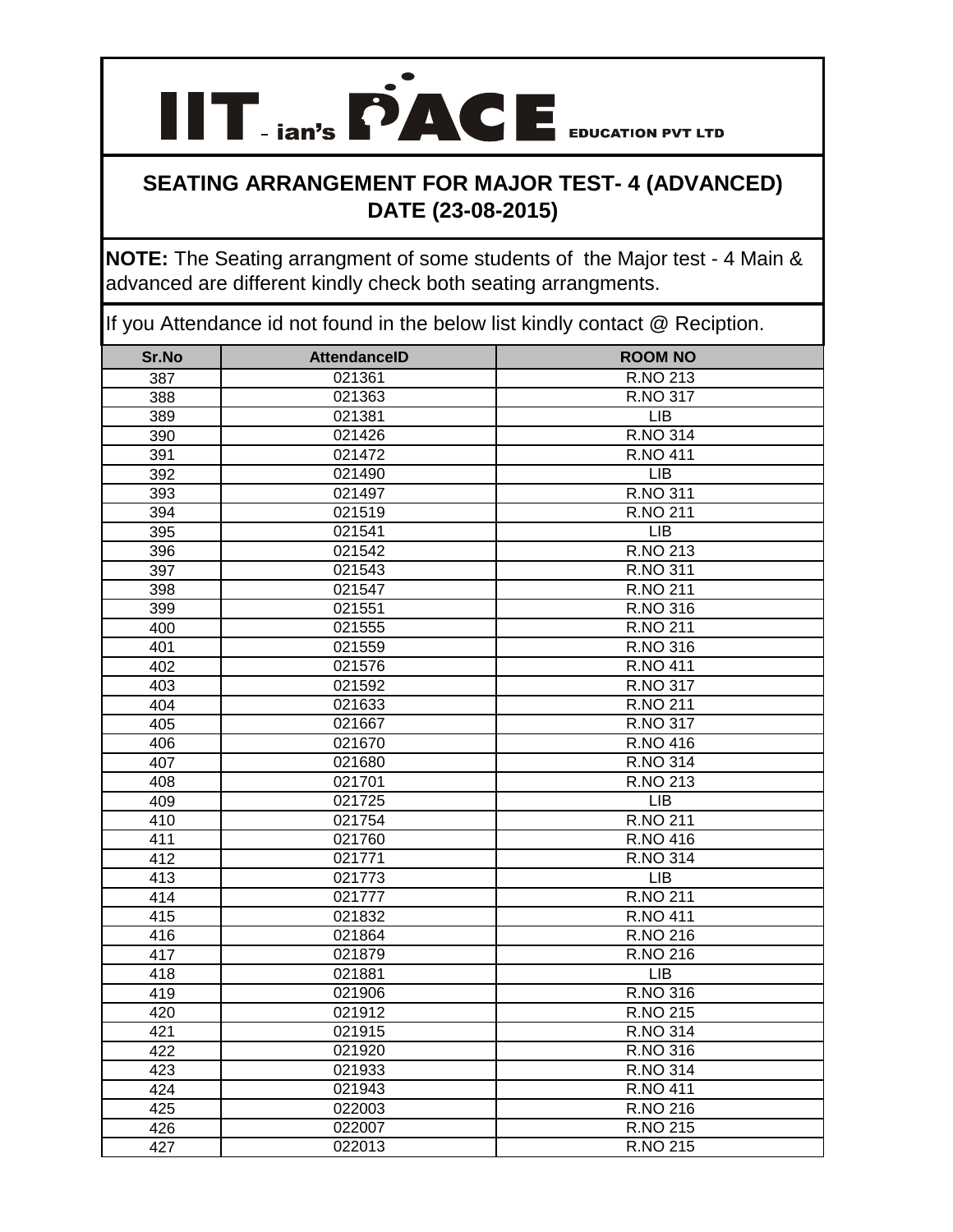**NOTE:** The Seating arrangment of some students of the Major test - 4 Main & advanced are different kindly check both seating arrangments.

| Sr.No | <b>AttendanceID</b> | <b>ROOM NO</b>  |
|-------|---------------------|-----------------|
| 428   | 022026              | R.NO 215        |
| 429   | 022041              | R.NO 314        |
| 430   | 022049              | R.NO 311        |
| 431   | 022057              | <b>LIB</b>      |
| 432   | 022089              | R.NO 215        |
| 433   | 022114              | R.NO 216        |
| 434   | 022118              | R.NO 216        |
| 435   | 022121              | R.NO 216        |
| 436   | 022151              | R.NO 317        |
| 437   | 022358              | R.NO 314        |
| 438   | 022383              | R.NO 311        |
| 439   | 022400              | <b>R.NO 411</b> |
| 440   | 022401              | <b>R.NO 411</b> |
| 441   | 022408              | R.NO 317        |
| 442   | 022409              | R.NO 416        |
| 443   | 022425              | R.NO 216        |
| 444   | 022465              | <b>R.NO 411</b> |
| 445   | 022493              | R.NO 215        |
| 446   | 022531              | <b>R.NO 411</b> |
| 447   | 022555              | R.NO 316        |
| 448   | 022582              | R.NO 314        |
| 449   | 022585              | R.NO 314        |
| 450   | 022587              | R.NO 311        |
| 451   | 022588              | <b>R.NO 411</b> |
| 452   | 022592              | R.NO 317        |
| 453   | 022615              | <b>R.NO 411</b> |
| 454   | 022629              | R.NO 211        |
| 455   | 022635              | R.NO 215        |
| 456   | 022637              | R.NO 314        |
| 457   | 022642              | R.NO 316        |
| 458   | 022670              | R.NO 213        |
| 459   | 022705              | R.NO 316        |
| 460   | 022764              | R.NO 311        |
| 461   | 022767              | <b>R.NO 411</b> |
| 462   | 022778              | R.NO 314        |
| 463   | 022786              | R.NO 311        |
| 464   | 022788              | R.NO 416        |
| 465   | 022790              | LIB             |
| 466   | 022795              | R.NO 416        |
| 467   | 022825              | R.NO 314        |
| 468   | 022826              | R.NO 311        |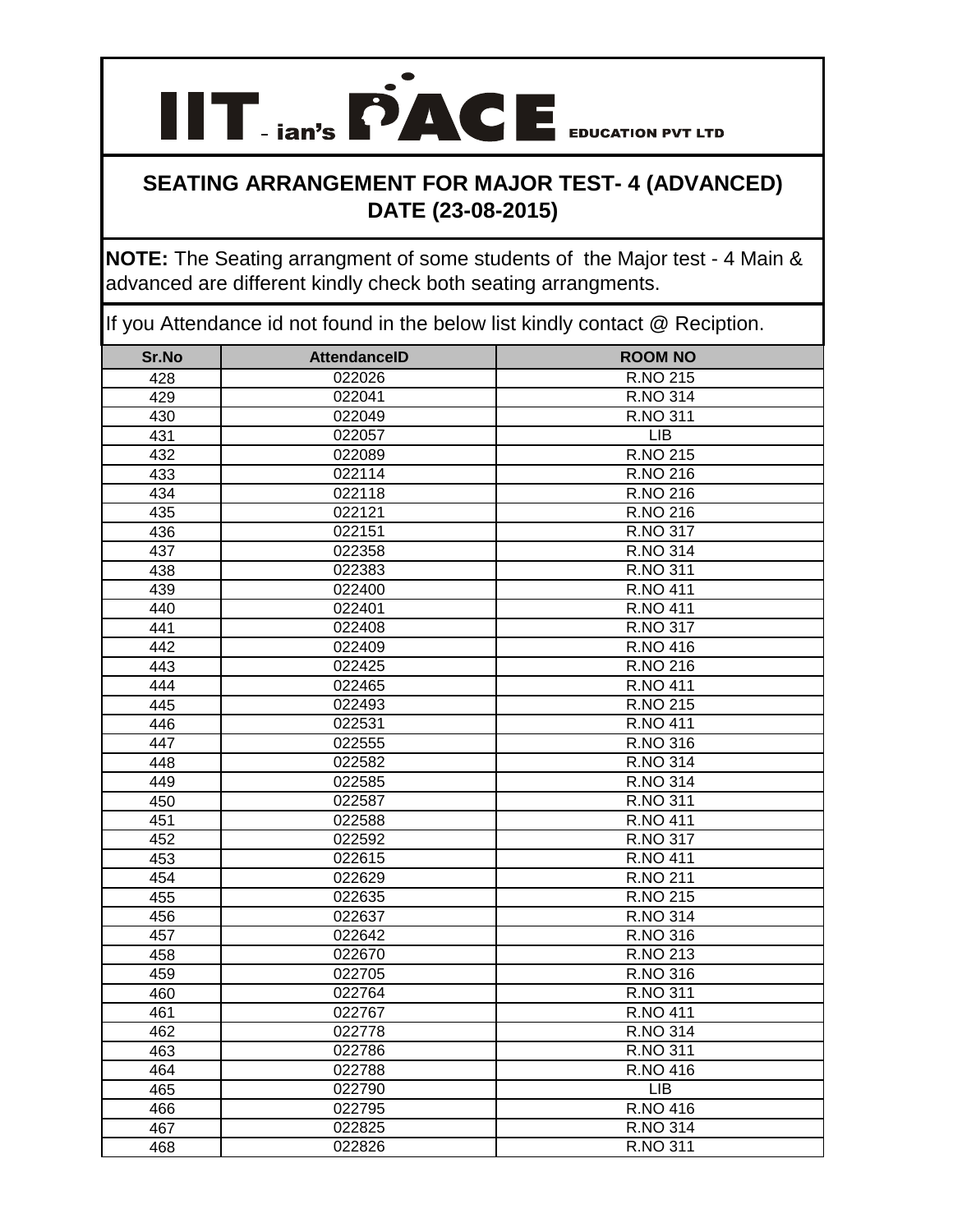**IIT ian's PACE** EDUCATION PVT LTD

**NOTE:** The Seating arrangment of some students of the Major test - 4 Main & advanced are different kindly check both seating arrangments.

| Sr.No | <b>AttendanceID</b> | <b>ROOM NO</b>         |
|-------|---------------------|------------------------|
| 469   | 022908              | R.NO 316               |
| 470   | 022957              | R.NO 216               |
| 471   | 022994              | R.NO 213               |
| 472   | 023023              | R.NO 215               |
| 473   | 023067              | R.NO 213               |
| 474   | 023221              | <b>LIB</b>             |
| 475   | 023248              | R.NO 316               |
| 476   | 023287              | <b>R.NO 411</b>        |
| 477   | 023305              | $\overline{R}$ .NO 216 |
| 478   | 023309              | <b>LIB</b>             |
| 479   | 023358              | R.NO 314               |
| 480   | 023361              | R.NO 316               |
| 481   | 023362              | R.NO 213               |
| 482   | 023380              | R.NO 213               |
| 483   | 023398              | <b>R.NO 216</b>        |
| 484   | 023399              | <b>R.NO 215</b>        |
| 485   | 023438              | <b>R.NO 411</b>        |
| 486   | 023472              | <b>LIB</b>             |
| 487   | 023479              | <b>R.NO 411</b>        |
| 488   | 023490              | <b>R.NO 314</b>        |
| 489   | 023493              | R.NO 211               |
| 490   | 023504              | R.NO 213               |
| 491   | 023508              | R.NO 411               |
| 492   | 023509              | <b>R.NO 411</b>        |
| 493   | 023536              | R.NO 216               |
| 494   | 023542              | R.NO 316               |
| 495   | 023566              | R.NO 216               |
| 496   | 023567              | R.NO 416               |
| 497   | 023570              | R.NO 211               |
| 498   | 023590              | R.NO 211               |
| 499   | 023592              | R.NO 317               |
| 500   | 023593              | <b>R.NO 411</b>        |
| 501   | 023599              | R.NO 416               |
| 502   | 023600              | R.NO 213               |
| 503   | 023603              | <b>R.NO 411</b>        |
| 504   | 023607              | <b>R.NO 411</b>        |
| 505   | 023615              | R.NO 316               |
| 506   | 023619              | LIB                    |
| 507   | 023622              | <b>R.NO 216</b>        |
| 508   | 023630              | LIB                    |
| 509   | 023640              | R.NO 216               |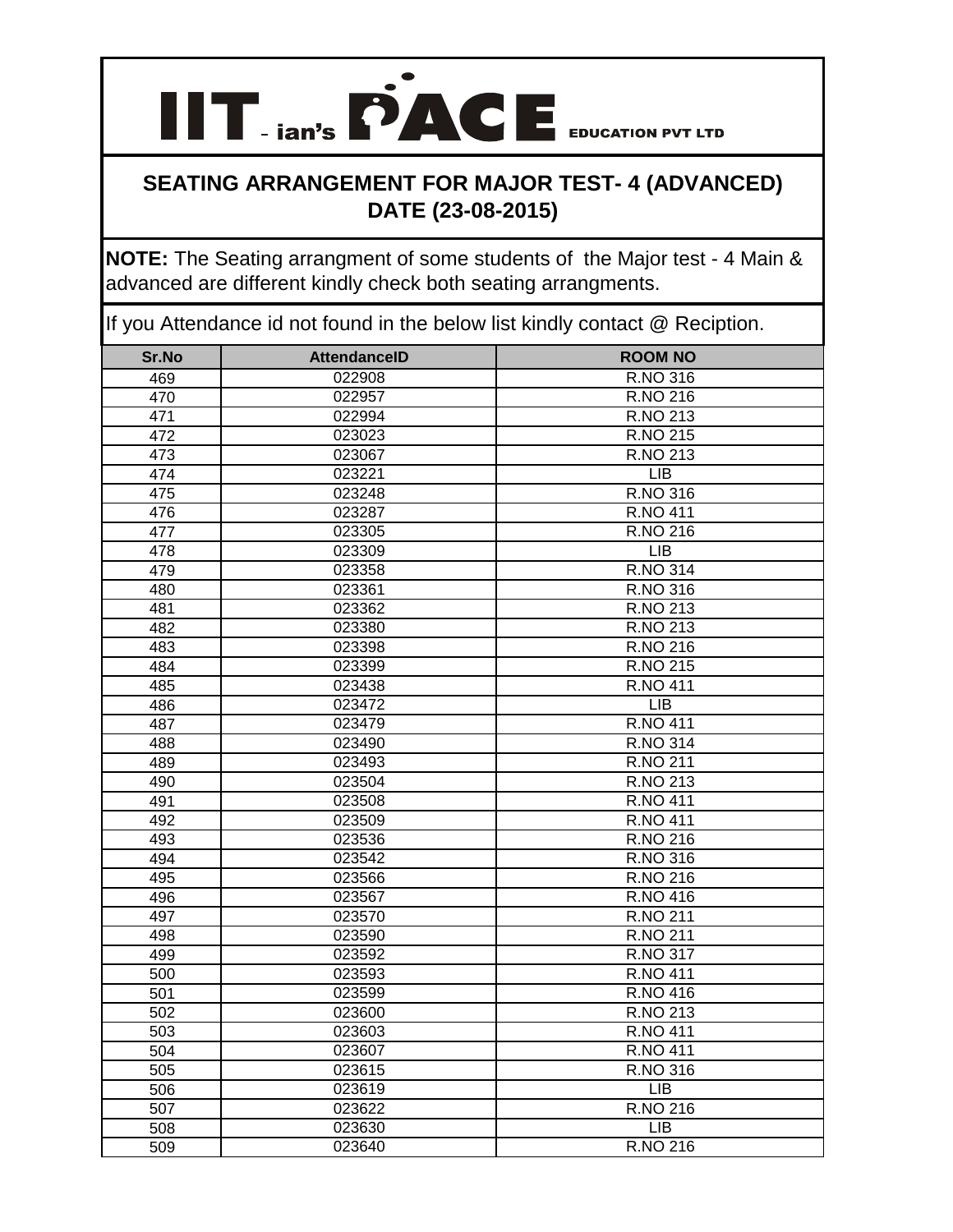**NOTE:** The Seating arrangment of some students of the Major test - 4 Main & advanced are different kindly check both seating arrangments.

| Sr.No | <b>AttendanceID</b> | <b>ROOM NO</b>  |
|-------|---------------------|-----------------|
| 510   | 023665              | R.NO 211        |
| 511   | 023668              | R.NO 311        |
| 512   | 023829              | R.NO 213        |
| 513   | 023877              | R.NO 314        |
| 514   | 023993              | R.NO 314        |
| 515   | 023994              | R.NO 216        |
| 516   | 024041              | R.NO 314        |
| 517   | 024066              | <b>R.NO 411</b> |
| 518   | 024150              | R.NO 213        |
| 519   | 024154              | <b>LIB</b>      |
| 520   | 024157              | R.NO 416        |
| 521   | 024210              | R.NO 311        |
| 522   | 024243              | R.NO 316        |
| 523   | 024256              | R.NO 314        |
| 524   | 024260              | R.NO 213        |
| 525   | 024262              | <b>R.NO 411</b> |
| 526   | 024263              | <b>R.NO 216</b> |
| 527   | 024272              | R.NO 211        |
| 528   | 024278              | R.NO 317        |
| 529   | 024286              | R.NO 213        |
| 530   | 024296              | R.NO 215        |
| 531   | 024333              | R.NO 316        |
| 532   | 024345              | R.NO 213        |
| 533   | 024365              | R.NO 316        |
| 534   | 024411              | <b>LIB</b>      |
| 535   | 024440              | R.NO 213        |
| 536   | 024452              | R.NO 314        |
| 537   | 024482              | R.NO 416        |
| 538   | 024525              | R.NO 316        |
| 539   | 024530              | <b>R.NO 411</b> |
| 540   | 024556              | R.NO 314        |
| 541   | 024563              | R.NO 211        |
| 542   | 024630              | R.NO 211        |
| 543   | 024651              | <b>R.NO 411</b> |
| 544   | 024660              | R.NO 311        |
| 545   | 024683              | R.NO 314        |
| 546   | 024835              | R.NO 311        |
| 547   | 024840              | R.NO 213        |
| 548   | 024846              | LIB             |
| 549   | 024861              | R.NO 216        |
| 550   | 024883              | R.NO 314        |